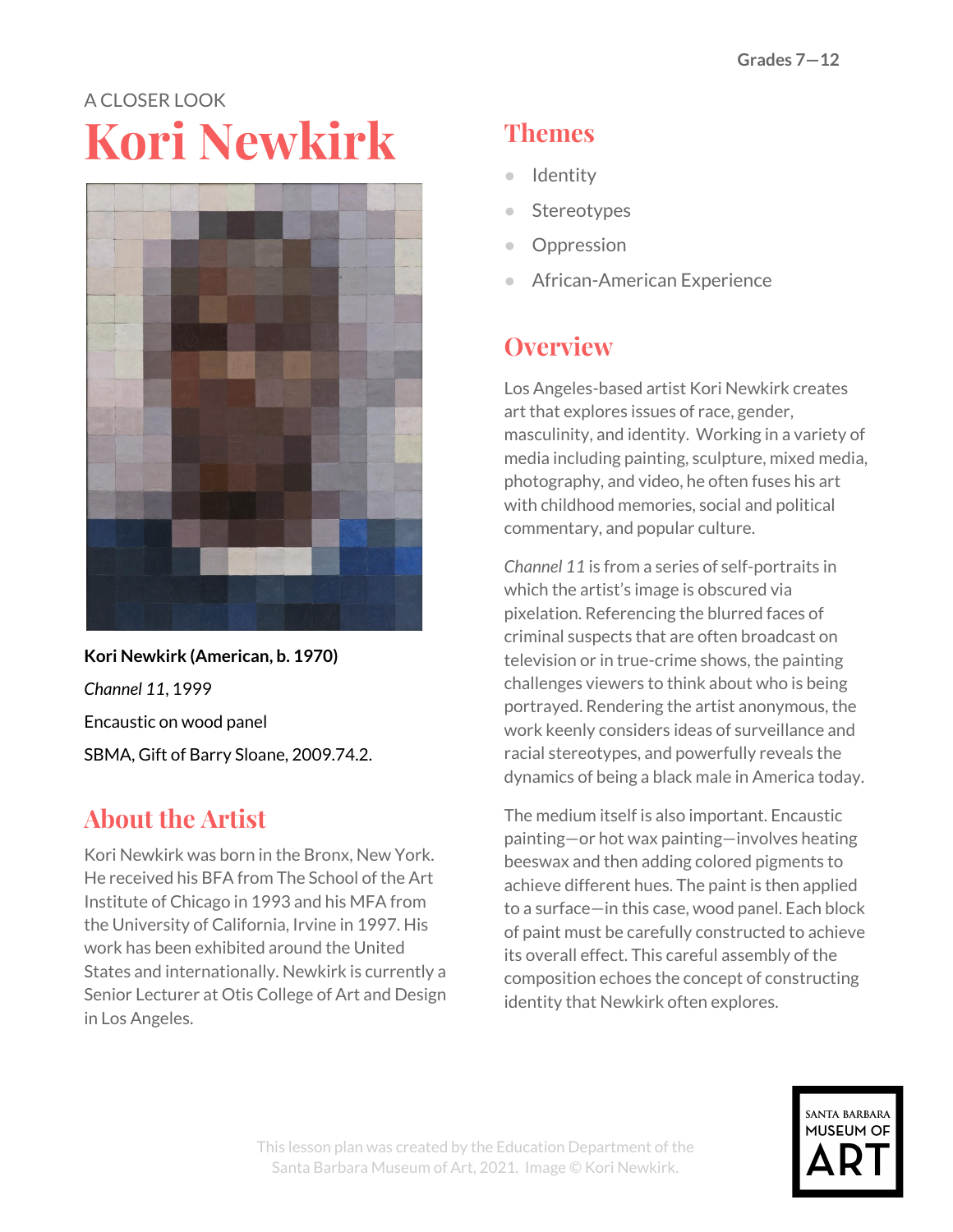### **Read: Claudia Rankine,** *Citizen*

In her 2014 book *Citizen: An American Lyric,* author Claudia Rankine invites us to consider similar questions of identity, surveillance, and representation. Her use of the second person "You" blurs the line between us, them, I, and you in the same way that this pixelated self-portrait renders this an image of both one specific person and no one in particular; an image meant to stand for all persons who are falsely lumped together under one umbrella description.

As Rankine writes:

*"And you are not the guy and still you fit the description because there is only one guy who is alwaysthe guy fitting the description."*

In *Citizen*, Rankine also explores the phenomenon often experienced by people of color of not being seen. She writes:

*In line at the drugstore it'sfinally your turn, and then it's not as he walksin front of you and puts his things on the counter. The cashier says, Sir, she was next. When he turnsto you he istruly surprised.*

*Oh my God, I didn'tsee you.*

*You must be in a hurry, you offer.*

*No, no, no, I really didn'tsee you.*

#### **Write: Being Seen/Unseen**

Write a journal entry exploring a time when you felt generalized or unseen. Conversely, write about a time when you felt as though you were being watched or under surveillance simply because of the way you look. Think also of a time when you might have made a similar judgement or were judged.



AN AMERICAN LYRIC CLAUDIA RANKINE

### **Watch:**

In this two-minute video, listen to Kori Newkirk and other artists talk about the idea of "Belonging": <https://www.youtube.com/watch?v=nGel-4A5AtQ>

In this three-minute video, listen to Claudia Rankine talk about her work and writing process: [https://www.youtube.com/watch?v=\\_y6QT2XZRPA&](https://www.youtube.com/watch?v=_y6QT2XZRPA&feature=emb_title&ab_channel=macfound) [feature=emb\\_title&ab\\_channel=macfound](https://www.youtube.com/watch?v=_y6QT2XZRPA&feature=emb_title&ab_channel=macfound)

#### **Activity: Making it Personal**

Scholar Nizan Shaked once wrote about Newkirk's artwork:

*He activatesresistance through humor, gesture, encoding, and othersly or oblique ways of communicating and planting messages.*

If you were to create a self-portrait, what messages would you put in it? How would you communicate who you are? What materials would you use? How big would it be? Draw or paint your self-portrait.